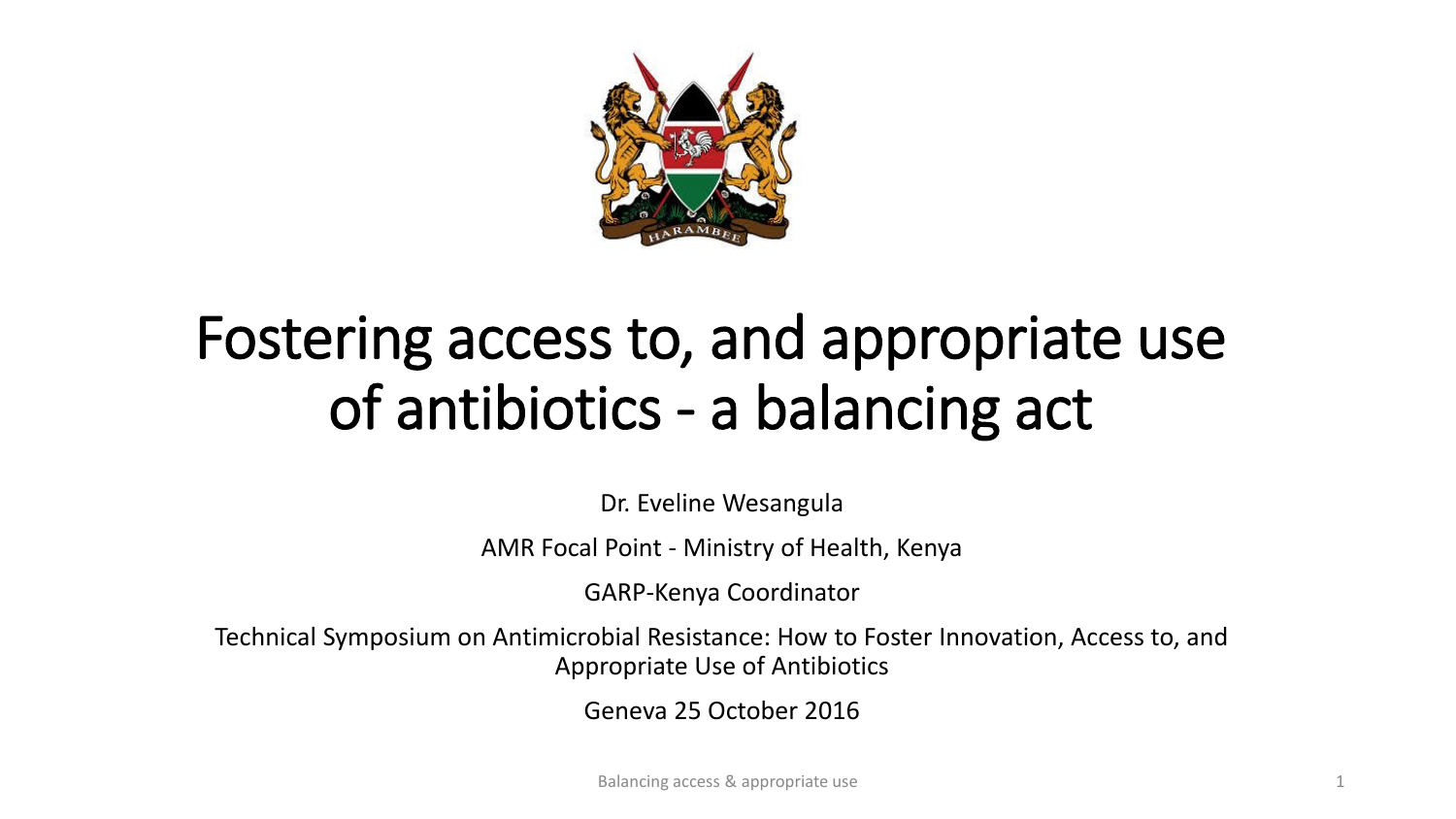## Introduction

- Antibiotics save lives.
- Improved access to antibiotics could avert 75% of the deaths of children under five caused by pneumonia alone each year (**Access to effective antimicrobials: a worldwide challenge, Lancet Nov2015)**
- Lack of access to antibiotics is complicated by rising resistance rates and inadequate diagnostics
- Newer, effective drugs may be available, but . . .
	- **usually unaffordable and out of reach for the most vulnerable populations**

#### Deaths due to AMR by 2050



O'Neill report 2016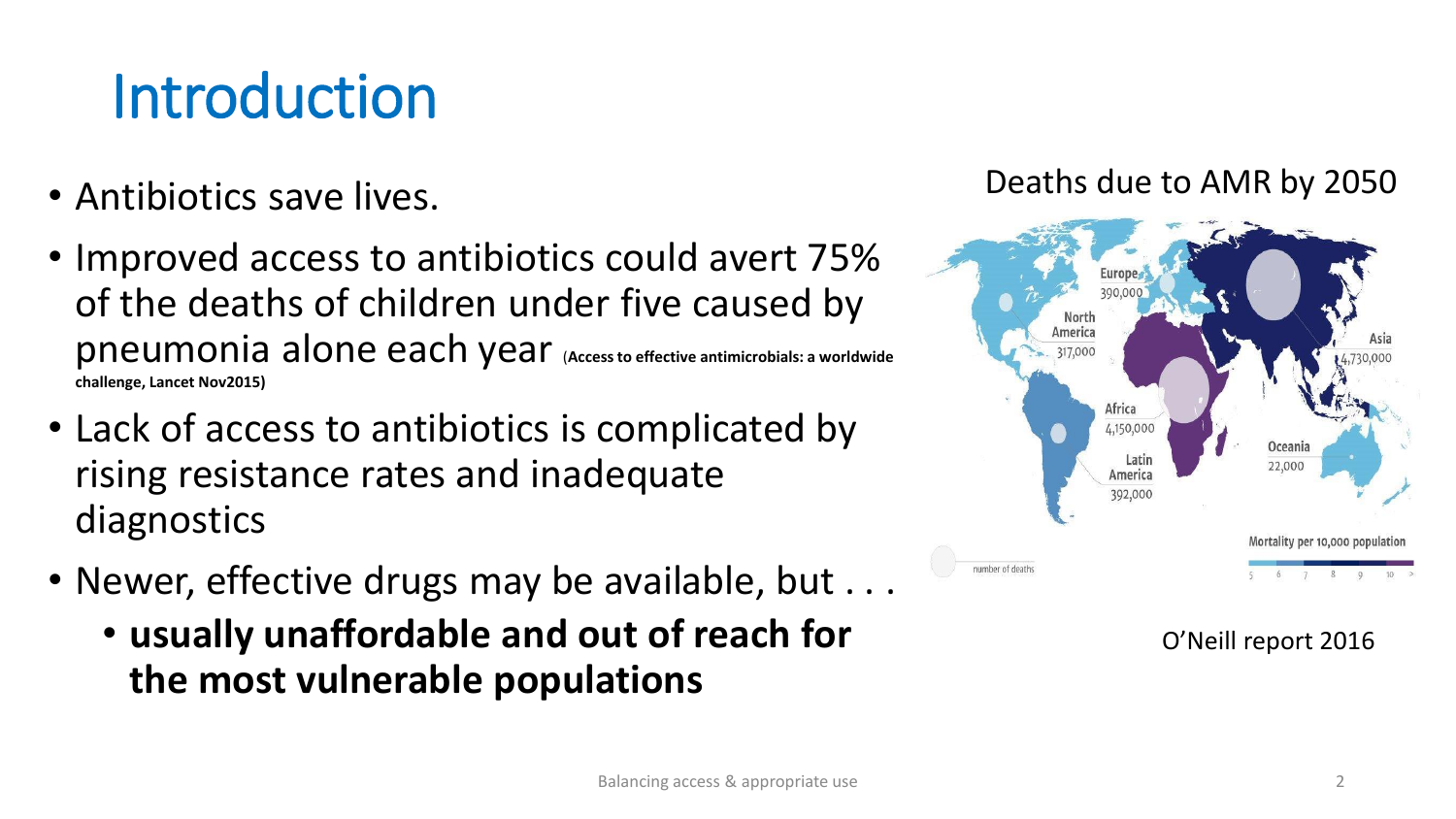### Local assessment

Global Antibiotic **Resistance Partnership** 

## **SITUATION ANALYSIS AND RECOMMENDATIONS** Antibiotic Use and Resistance in Kenya

http://www.cddep.org/publications/situation\_analysis\_and\_recommendations \_antibiotic\_use\_and\_resistance\_kenya

- $\geq$  50% of the causes of mortality are infectious diseases
- $\triangleright$  Growing trends of antibiotic resistance
- $\triangleright$  Weak regulatory and health systems
- Widespead Inappropriate use in humans and animals

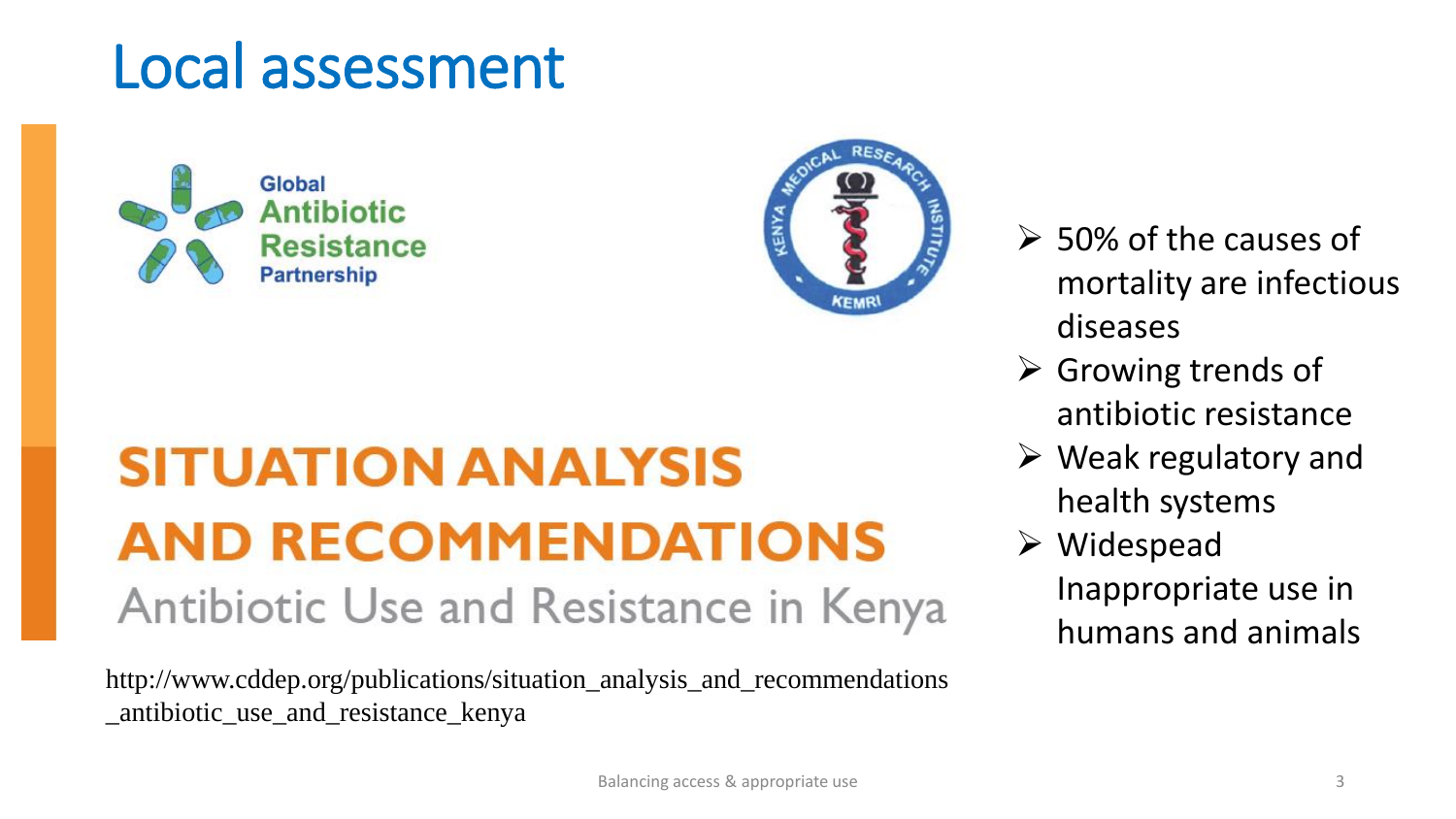## Meeting the evolving global disease burden

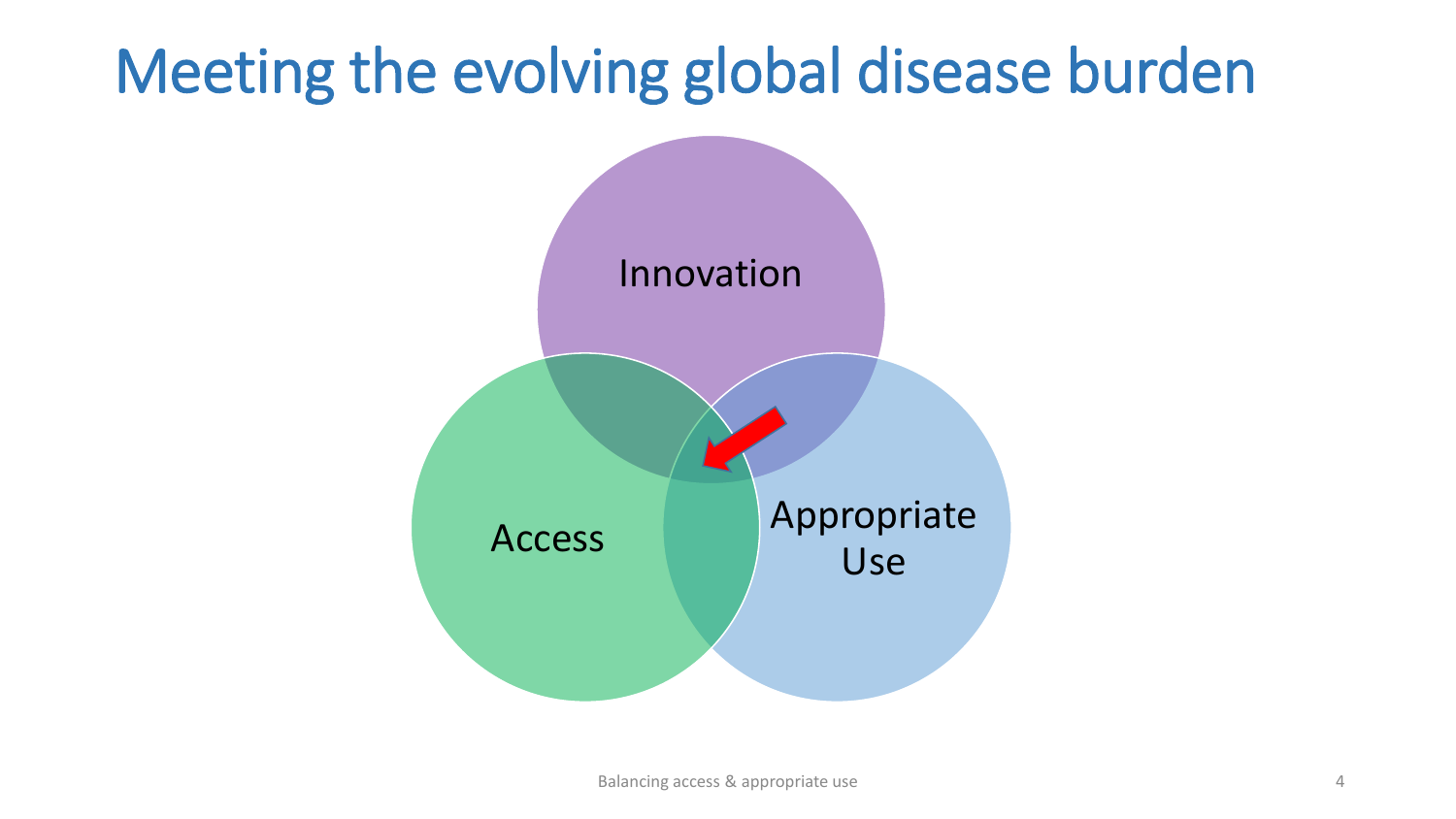#### Ensuring access and appropriate use

Depends on multiple factors operating within a *well-functioning* and *well-managed* national healthcare system:

- Rational selection and use
- Affordable prices
- Sustained financing
- Reliable health supply systems
- Robust regulation and enforcement systems

## Delivery of improved health outcomes Sustained demand for innovation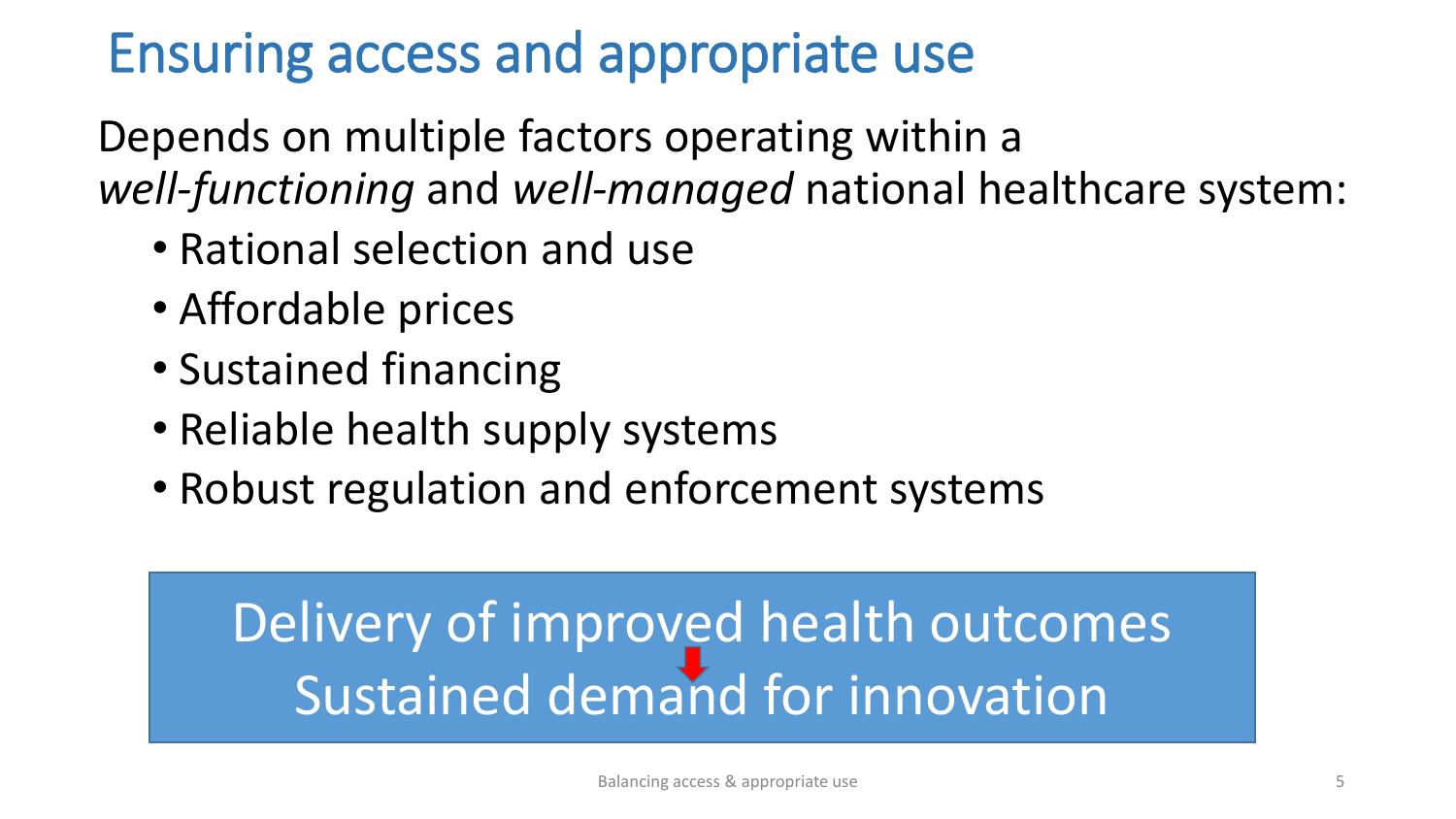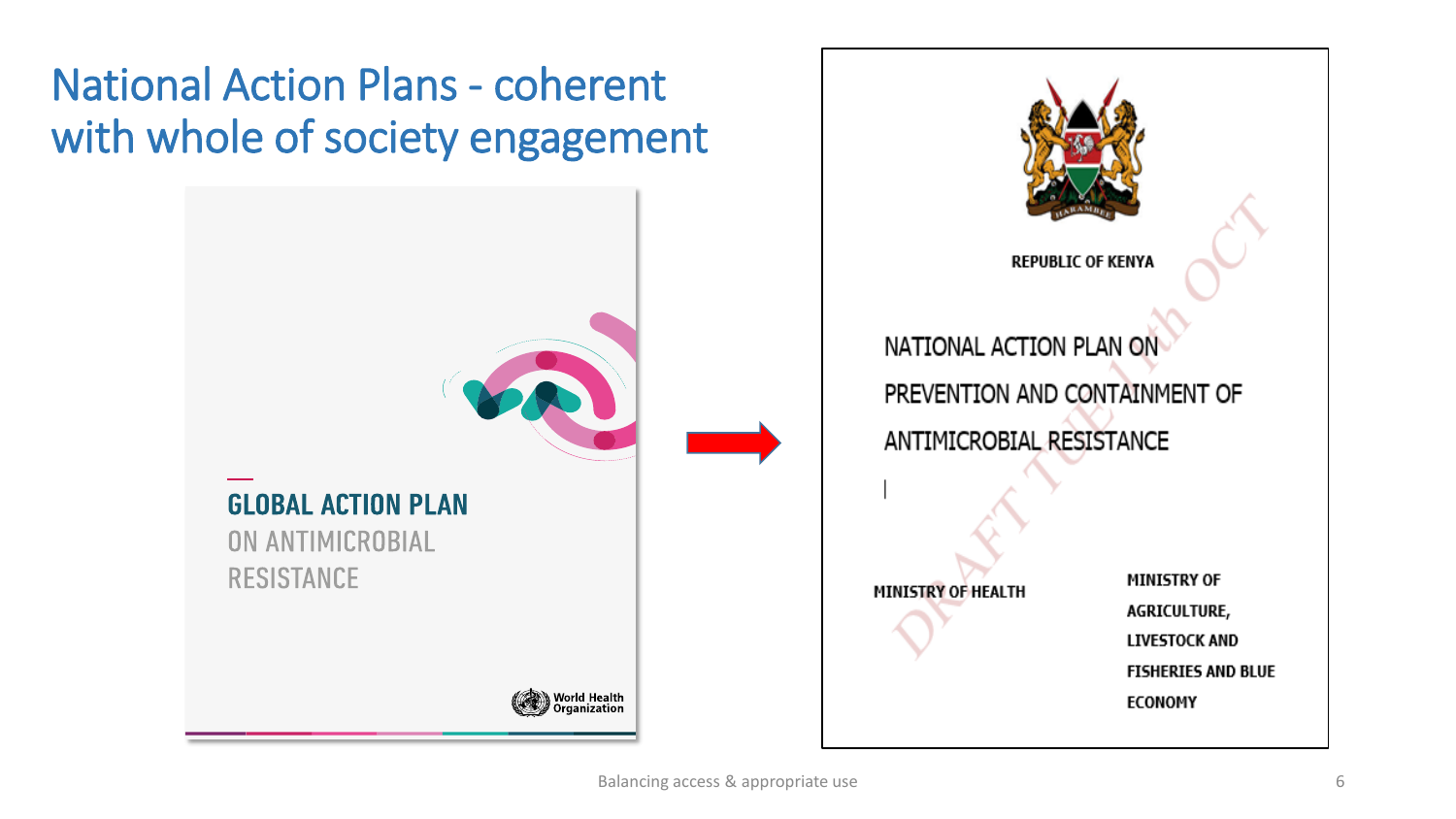## Implementing NAPs- Learning from Africa

**"The Global Fund and the world have learned a lot from Africa in the last decade. Africans have gained vital epidemiological knowledge on how investment can affect disease patterns. More important, Africa has shown us how we can build partnerships that can help us invest for maximum impact, especially in our fight against HIV, tuberculosis and malaria"-** *Mark Dybul, Global Fund 2013*

These lessons are **CRITICALLY** important as the world focuses on AMR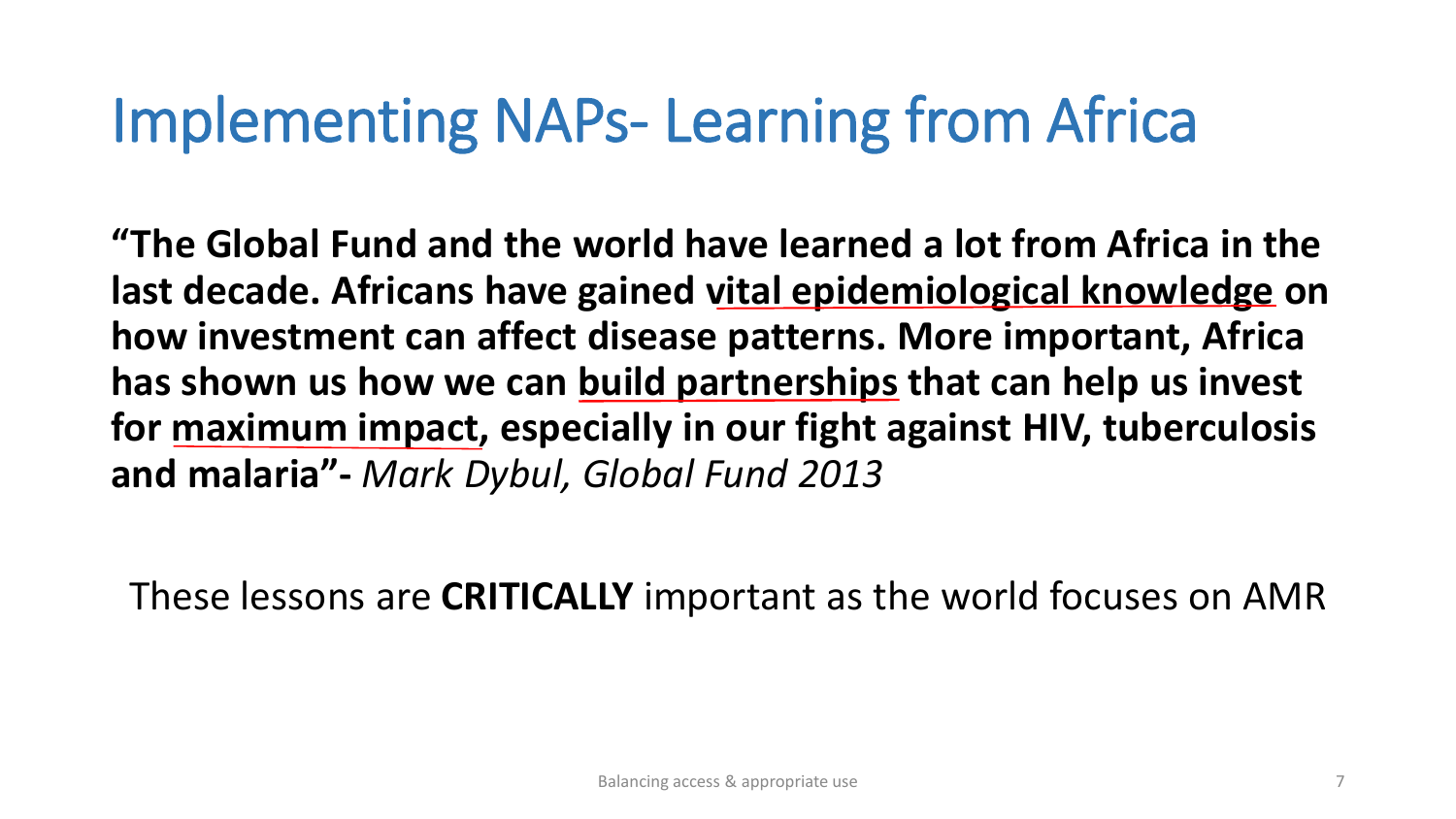## **Conclusion**

- The AMR agenda is a great *opportunity* for countries to strengthen health systems
- National governments through Ministries of Health and Agriculture must take *leadership* in developing and implementing actionable AMR policies, strategies and implementation plans
- Strong *partnerships* will support innovation and foster access and appropriate use of antibiotics.